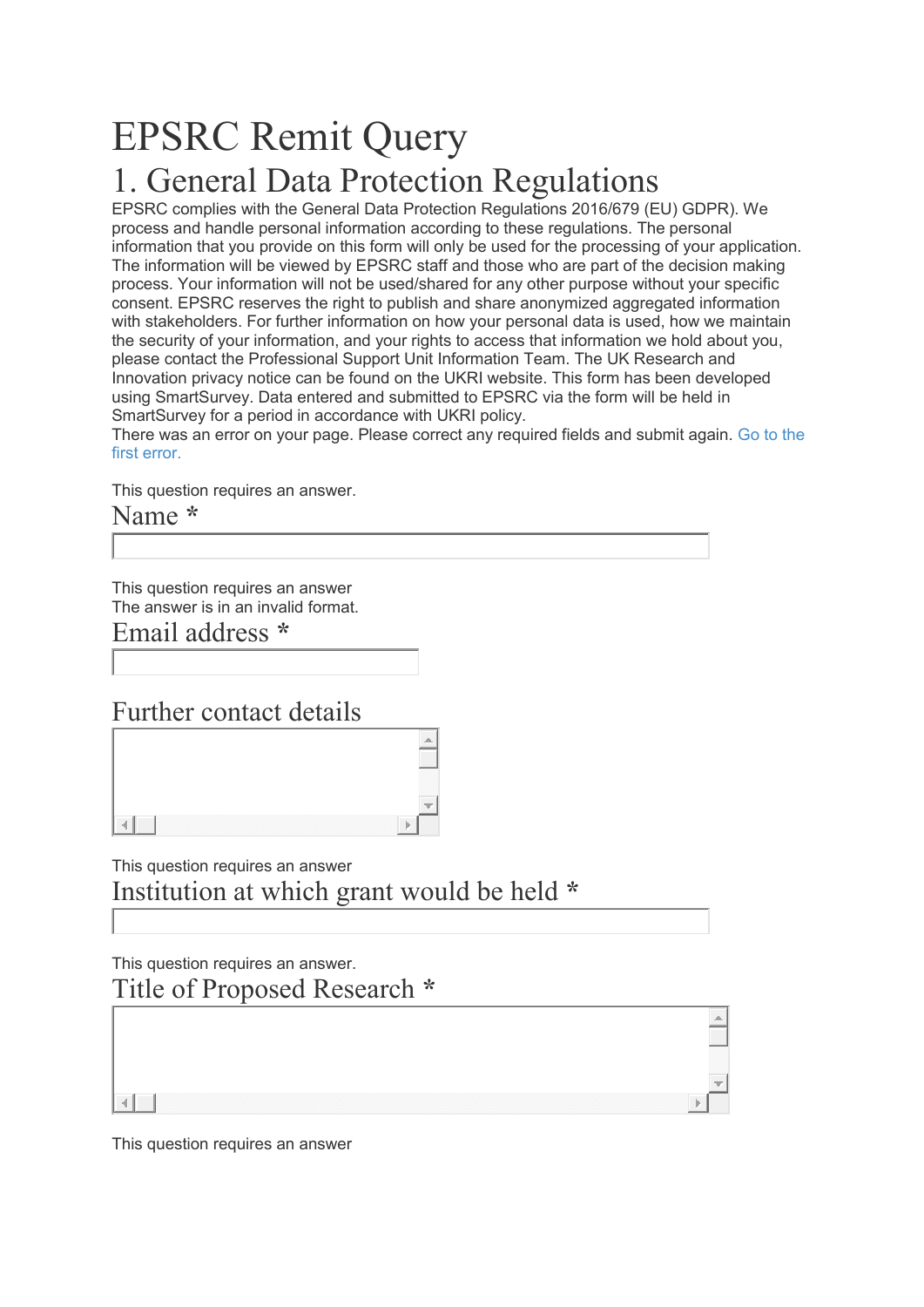Which EPSRC theme does your planned proposal most strongly align to? **\***

- Engineering
- Information and communication technologies
- Mathematical sciences
- Physical sciences
- Healthcare technologies
- Manufacturing the future
- Energy

Proposed funding scheme if known (standard grant, fellowship etc.)

If your query is about a fellowship, please suggest at least one priority area from the following link:

<https://epsrc.ukri.org/skills/fellows/areas/> . Note all fellowships must align to a priority area

 $2\sqrt{2}$  $\sqrt{3}$ 

 $1$ 

This question requires an answer.

Please list 5 key words related to your research: **\*** \* \* \* \* \*

This question requires an answer

What are the main objectives of your proposed research?

1.

2.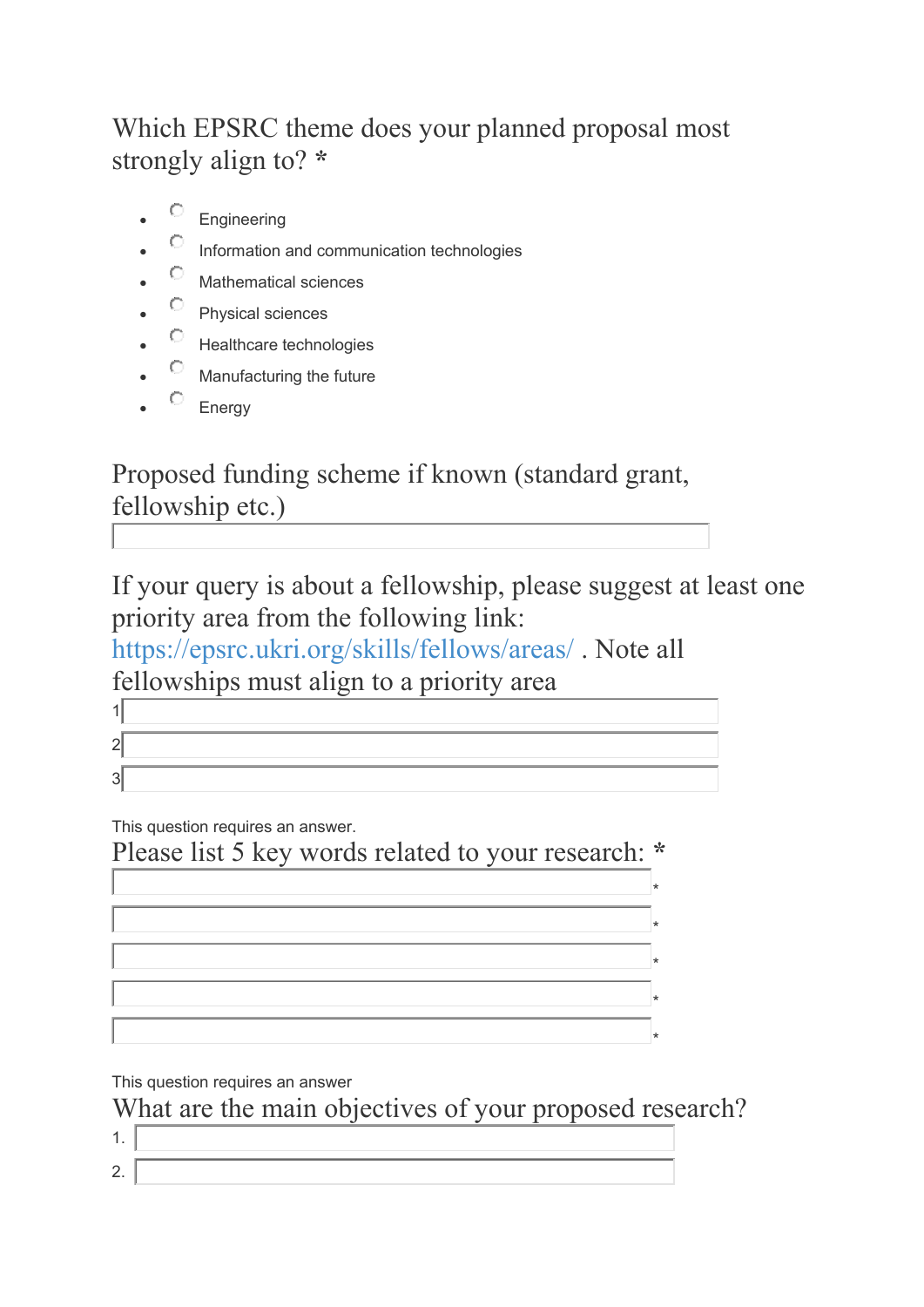| 3.  |  |
|-----|--|
| 4.  |  |
| 5.  |  |
| 6.  |  |
| 7.  |  |
| 8.  |  |
| 9.  |  |
| 10. |  |

This question requires an answer.

Please be advised that wording for this question is limited to 500 words. Thank-You. Please provide a brief summary of your proposed research highlighting where the main novelty is. (max 500 words - you will have the opportunity to provide detail on the methodology later on in the form)

**\***

This question requires an answer.

If you think your proposed research may cross several Research Council's remit, please advise which areas you feel would be involved.

- AHRC (Arts and Humanities Research Council)
- BBSRC (Biotechnology and Biological Sciences Research Council)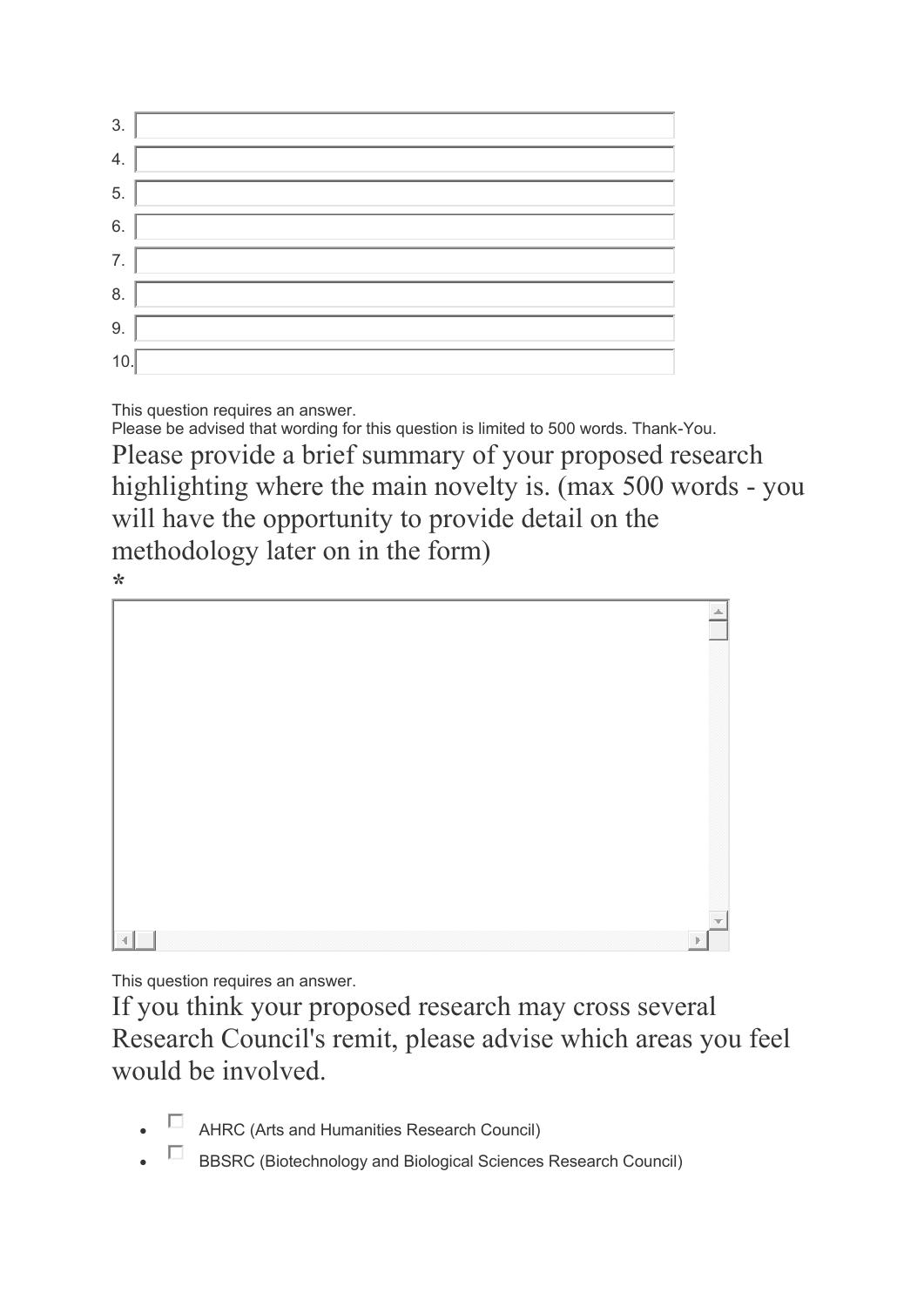- ESRC (Economic and Social Research Council)
- $\Box$  MRC (Medical Research Council)
- $\Box$  NERC (Natural Environment Research Council)
- □ STFC (Science and Technology Facilities Council)
- $\Box$  Other (Cross Council Programmes etc., please specify):

Which Research Areas do you feel the novelty of your research sits within? These are listed via the enclosed link: [https://epsrc.ukri.org/research/ourportfolio/researchareas](https://epsrc.ukri.org/research/ourportfolio/researchareas/?pageNumber=5&resultsPerPage=25&filterSortBy=Title&filterSortOrder=asc&displayList=default) [/?pageNumber=5&resultsPerPage=25&filterSortBy=Title&fil](https://epsrc.ukri.org/research/ourportfolio/researchareas/?pageNumber=5&resultsPerPage=25&filterSortBy=Title&filterSortOrder=asc&displayList=default) [terSortOrder=asc&displayList=default](https://epsrc.ukri.org/research/ourportfolio/researchareas/?pageNumber=5&resultsPerPage=25&filterSortBy=Title&filterSortOrder=asc&displayList=default) Please read these prior to selecting your choices below. You may select up-to three areas. Thank You.

| Area 1 |  |                          |
|--------|--|--------------------------|
|        |  | $\overline{\phantom{a}}$ |
|        |  |                          |
|        |  |                          |
| Area 2 |  |                          |
|        |  | <b>The Second</b>        |
|        |  |                          |
|        |  |                          |

Area 3  $\left| \cdot \right|$ 

This question requires an answer.

Please be advised that answers to this question are limited to 1000 words. Thank-You. Please provide any details of the methodology you will use and any other details you think may be relevant. (1000 words limit). **\***